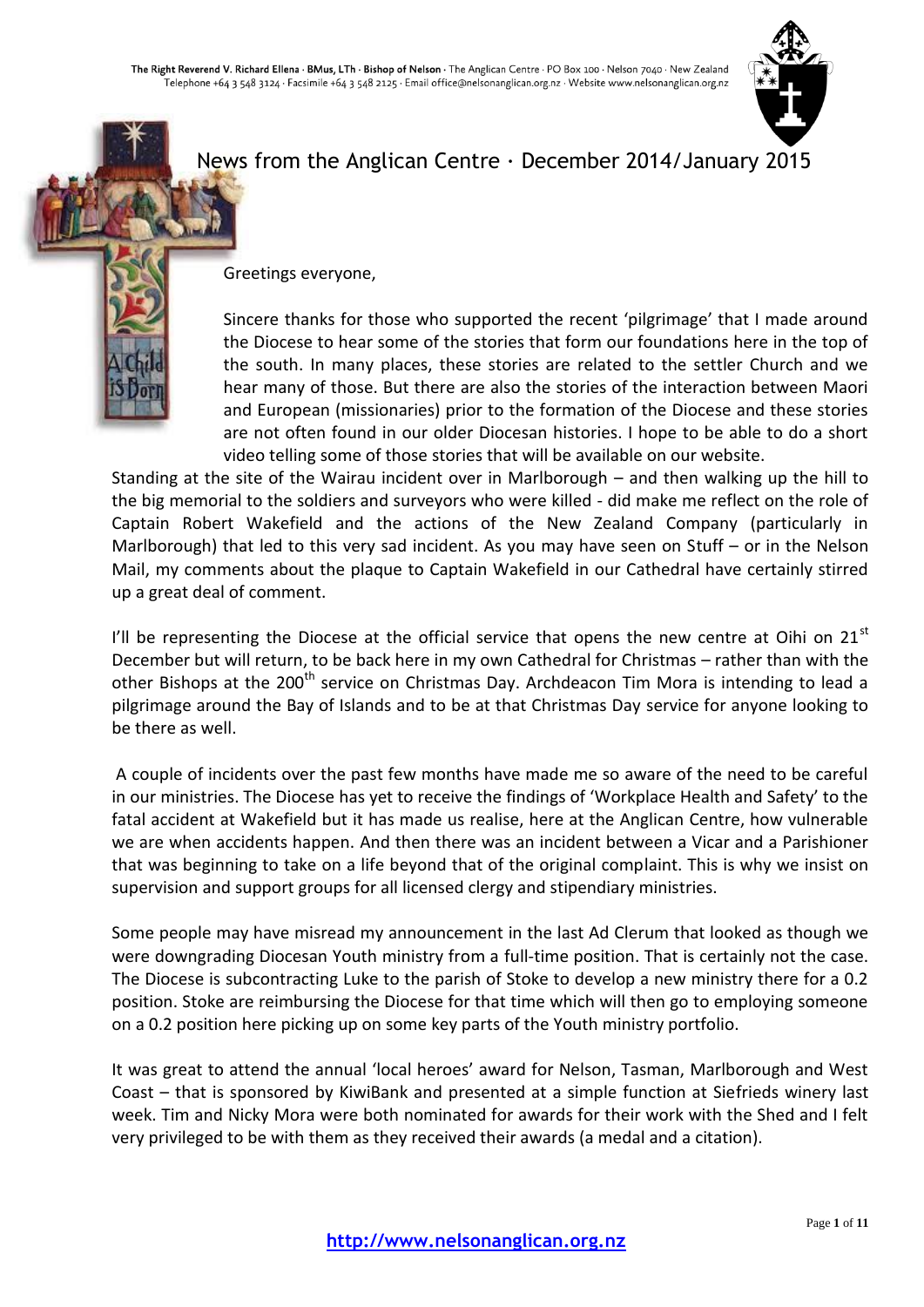Next year Rev Victoria Askin will be moving to a curacy position in Cobden-Rununga and Rev Joe and Susan Keighley moving into a parish position. Rev Owen Haring will be beginning a ¾ position here in this region. Unfortunately I can't give any further details because Ian Pask is still on holiday (until next Monday) and the contracts are waiting on his desk for signing. More info later next week.

Please note the Bishopdale Theological College graduation coming up at 7.00pm on Friday 12<sup>th</sup> December at the Cathedral. This will be our largest graduation so far with 12 students receiving degrees or diplomas. It has been an exciting year at Bishopdale Theological College, with two of our PhD students currently overseas; Rebecca Burgess is doing studies as a 'visiting fellow' at Fuller Theological Seminary and Kate Dugdale has a Fulbright scholarship and is at Princeton. Our College might be small but it is making a mark on the Church and in the Church.

Clergy, please note that we are currently planning the Regional Retreats for next year and will advise on possible dates shortly.

We are now in the season of Advent and the countdown to Christmas. I hope that all that has been planned will bring you joy – both the worship events over Christmas and the holiday time to follow. My sincere thanks for all that you have down for the Diocese and His Kingdom during this past year. May the blessings of Christ be with you and upon you.

Much love to you all.

+Richard & Hilary





*Congratulations to Tim & Nicky Mora – awarded the Kiwibank Local Hero Medal as part of the New Zealander of the Year Awards 2015. In recognition of the work they do at The Shed. Pictured here with Bill Graydon, one of the leaders.*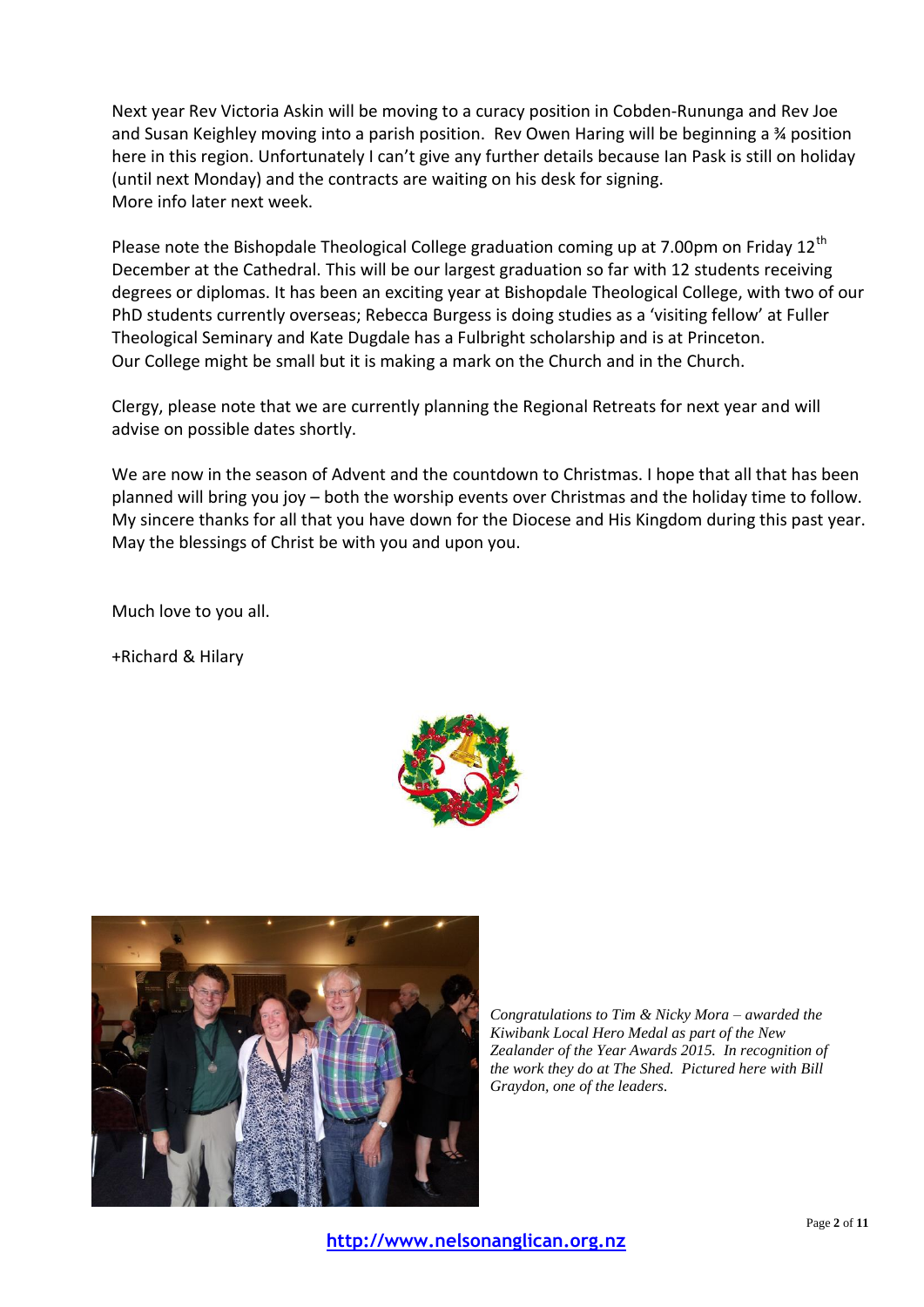# **EVENTS & NOTICES IN OUR DIOCESE & COMMUNITY**

(refer also to 'Ministry Education' for details of training events coming up)

**Youth Unit Staff Vacancy –** 0.2 or equivalent of one day per week. Refer to advert in this Ad Clerum. Closing date 5pm, 11 December.

**Evolve Festival** – St Stephens, Tahunanui have booked a site for the Evolve Festival (Festival of Opportunities) January 23-25 2015. The site needs to be manned 10am-midnight Saturday and 10am-6pm Sunday. Material will be provided but we need a team representing our local Anglican churches to talk to the public and share our faith. If you can help in any way please contact Gavin Cole at St Stephens [gavin@ststephenstahunanui.co.nz](mailto:gavin@ststephenstahunanui.co.nz) or phone 0210648511. Let us use this excellent opportunity to positively witness the Christian faith to people who are genuinely seeking answers.

**BTC Graduation 2014** - Friday, 12 December at 7pm, Nelson Cathedral. All are welcome to celebrate with and acknowledge those graduating.

**Carols on the Church Steps** – A bicentenary celebration and Carols by Candlelight. Commencing 8.45pm, Wednesday, 24 December.

**Convergence 2015** – mark this date in your diary and plan on being there! Weekend of 20-22 February 2015 at Kaiteriteri. Convergence 2015 will feature a range of local speakers and artists. More information on [www.nelsonanglican.org.nz](http://www.nelsonanglican.org.nz/) or phone 547 5631, email [convergencecamp@xtra.co.nz](mailto:convergencecamp@xtra.co.nz)

### **MINISTRY EDUCATION**

Please note below the suggested dates for both EQUIP and POMD in 2015. **TRAINING EVENTS**

### **EQUIP MINISTRY EDUCATION**

EQUIP is part of Diocesan ministry education and is designed at an appropriate for anyone to attend to learn about ministry skills. Suggested Dates:

### **Marlborough: (St Christopher's)**

- March 21: Unit 2 Handling the Bible
- June 6: Unit 4 Mission-Shaped Ministry
- September 5: Unit 10 Prayer (New)

### **Nelson/Waimea (St Stephen's Tahunanui)**

- May 2: Unit 2 Handling the Bible
- June 27: Unit 4 Mission-Shaped Ministry
- October 17: Unit 10 Prayer (new)

#### **Mawhera**

- May 16: Unit 2 Handling the Bible (St John's, Westport)
- August 1: Unit 4 Mission-Shaped Ministry (Holy Trinity, Greymouth)
- November 7: Unit 10 Prayer (New; St John's, Westport)

If you know of any local/parish events that would not fit this pattern, can you please let me know.

### **POMD**

Suggested POMD Dates (all on a Thursday).

- February 19
- March 26
- April 30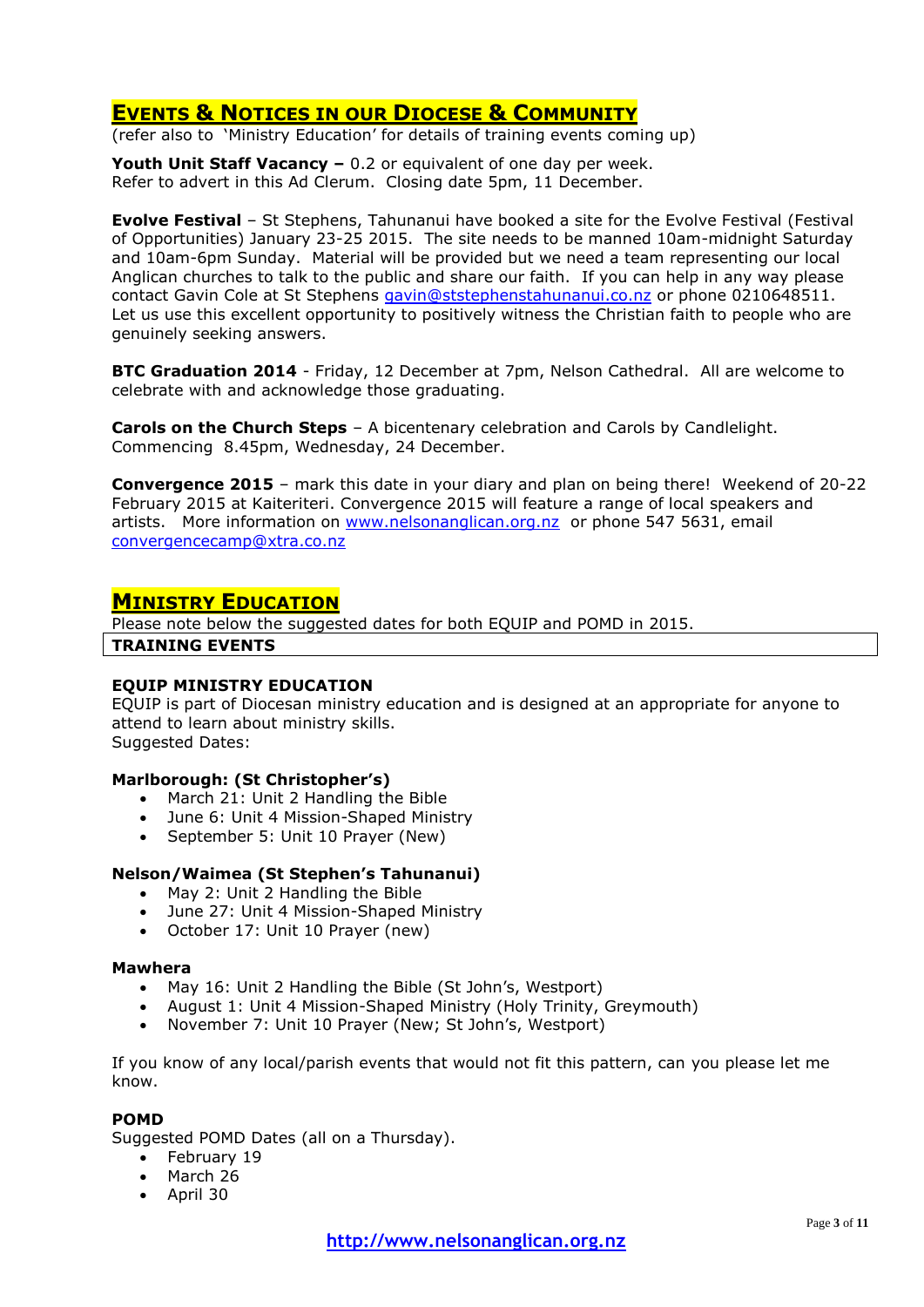- $-May 21$
- $\bullet$  June 18<br> $\bullet$  July 30
- July 30
- August 13 & 14 (School of Theology)
- September 17
- October/November Willow Creek GLS2015
- November 19&20 Bishop's Retreat

### **CLINICAL PASTORAL EDUCATION** (CPE)

The dates for CPE 2015 have been set. If you are interested please contact me for further details.

**Dates:** 15 Weeks (approximately Apr 15-Aug 6). **Apply by:** December 15, 2014

Public holidays will be observed as holidays during this course.

- There is a maximum of 6 places available. The cost of the course per student is **\$2000.00** (a \$1,000pp subsidy is available from Ministry Education).
- Practical requirement: 15hrs/week of pastoral ministry (this is covered by normal parish work if you are involved in stipended ministry) + 5hrs reading/reflection/writing

Peer group seminars will take place at Bishopdale Theological College – two days per fortnight: 9am -3pm (followed by individual supervision as arranged).

- April 15,16,17 Wed, Thurs, and Fri
- Apr 30-May1 Thurs and Fri
- May 14-15 Thurs and Fri
- May 28-29 Thurs and Fri
- June 11-12 Thurs and Fri midcourse
- June 25-26 Thurs and Fri
- July 9-10 Thurs and Fri
- July 23-24 Thurs and Fri
- August 5-6 Wed and Thurs

This year we are fortunate to have Rev Kath Maclean (Chaplain with Capital Coast District Health Board) and Rev Ros Sims (Priest-in-Charge of Holy Trinity Anglican Church, Wainuiomata) as the CPE supervisors who will run the course together.

### **MINISTRY INTERNSHIP SCHEME**

If you are interested in this for 2015 now is a good time to begin a conversation with myself, your vestry and any possible intern. There may also be **new students enrolling in BTC** who are interested in a MIS placement, so please let me know if you maybe considering a ministry intern.

### **RESOURCES**

### **NEW Resources now available.**

If you know of any good small group resources please let me know so we can update our supply. **EQUIP** DVDs are also available at Holy Trinity, Greymouth and St Christopher's, Blenheim for loan. **Please let your small group leaders know about these resources**.

| <b>NAME</b>                        | <b>TYPE</b>                 | <b>LOCATION</b>              |
|------------------------------------|-----------------------------|------------------------------|
| The Jesus Lifestyle (Alpha - Nicky | Book and DVD (discipleship) | Anglican Centre              |
| Gumball)                           |                             |                              |
| God at Work (Alpha)                | Book and study guide        | Anglican Centre              |
| Prayer Ministry Training (Alpha)   | DVD and training manual     | Anglican Centre              |
| Ministry with the Vulnerable       | <b>DVD</b>                  | Anglican Centre; Bishop      |
| (SafeHere 1 and 2)                 |                             | Sutton Library; Holy Trinity |
|                                    |                             | Greymouth; St                |
|                                    |                             | Christopher's Blenheim       |
| <b>Puzzling Questions</b>          | DVD and book $-6$ week      | Anglican Centre              |
| (www.puzzlingquestions.org.uk)     | course                      |                              |
| Too Busy not to Pray: Slowing down | 4 sessions                  | Anglican Centre              |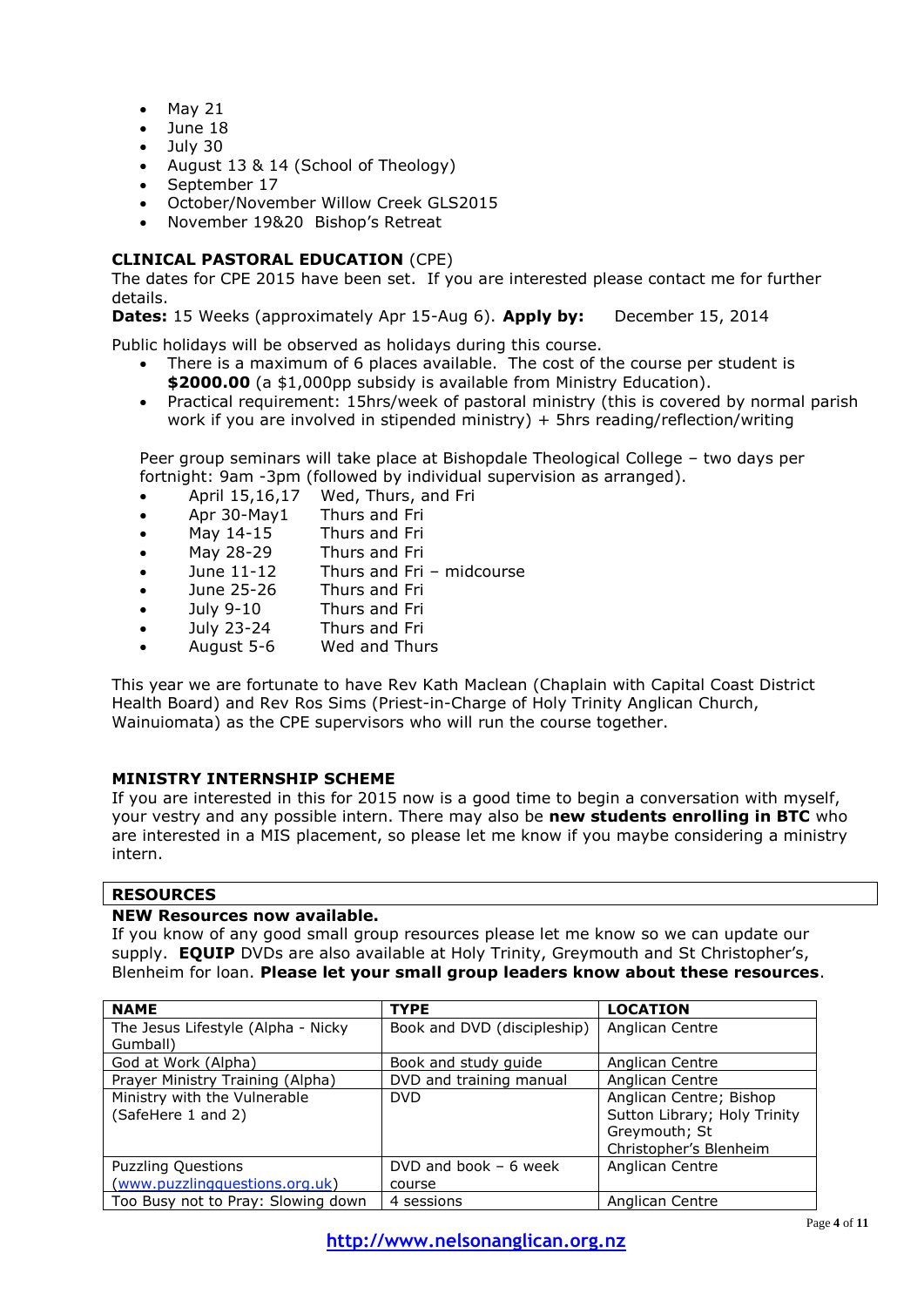| to be with God (Bill Hybels)            | DVD and study guide        |                                                         |
|-----------------------------------------|----------------------------|---------------------------------------------------------|
| Becoming a Contagious Christian         | 6 sessions                 | Anglican Centre                                         |
| (Mittelberg, Strobel, Hybels)           | DVD and Participants guide |                                                         |
| Gospel in Life: Grace changes           | 8 sessions                 | Anglican Centre                                         |
| everything (Tim Keller)                 | DVD and Study guide        |                                                         |
| The Faith Effect: God's love in the     | 5 Sessions                 | Anglican Centre                                         |
| world (World Vision)                    | DVD and Participants guide |                                                         |
| Who do you think you are: Finding       | 9 sessions                 | Anglican Centre                                         |
| your true identity in Christ (Mark      | DVD and Study guide        |                                                         |
| Driscoll)                               |                            |                                                         |
| <b>NLT Video Bible</b>                  | Audio and Text on DVD      | Anglican Centre                                         |
| ESV Video Bible                         | Audio and Text on DVD      | Anglican Centre                                         |
| "Can we trust the Gospels" and "The     | Dr Dirk Jongkind DVD       | Anglican Centre; Bishop                                 |
| Gospel of Thomas and Gospel of          |                            | Sutton Library; Holy Trinity                            |
| Judas"                                  |                            | Greymouth; St                                           |
|                                         |                            | Christopher's Blenheim                                  |
| NIV Video Bible                         | Audio and Text on DVD      | Anglican Centre                                         |
| Bonhoeffer 4 Studies                    | DVD and Study Guide        | Anglican Centre                                         |
| Te Rongopai                             | Book - essay collection    | Anglican Centre; Bishop                                 |
|                                         |                            | Sutton Library; Holy Trinity                            |
|                                         |                            | Greymouth; St                                           |
|                                         |                            | Christopher's Blenheim                                  |
| Boundaries in Marriage                  | Workbooks to go with DVD   | Anglican Centre                                         |
| The Lost World of Christianity: The     | CD-Audio                   | Anglican Centre                                         |
| Thousand-year Golden Age of the         | <b>Book</b>                | <b>Bishop Sutton Library</b>                            |
| Church in the Middle East, Africa and   |                            |                                                         |
| Asia $-$ and how it died                |                            |                                                         |
| Author Philip Jenkins                   |                            |                                                         |
| Willowcreek Global Leadership<br>Summit | <b>DVD</b>                 | Anglican Centre; Bishop<br>Sutton Library; Holy Trinity |
|                                         |                            | Greymouth; St                                           |
|                                         |                            | Christopher's Blenheim                                  |
| Network Course                          | <b>DVD</b>                 | Anglican Centre                                         |
|                                         |                            |                                                         |

### **Online: via BTC/ Diocesan websites "Resources" sections.**

BTC has now established a platform to make video presentations available at [www.bishopdale.ac.nz/resources.](http://www.bishopdale.ac.nz/resources) Presentations available also include:

- Dr Dirk Jongkind: "Can we trust the Gospels" and "The Gospel of Thomas and Gospel of Judas"
- EQUIP 9: Working with the Vulnerable: SafeHere Units 1 and 2.

### **Questions on Theology and Science**

**BIOLOGOS** is an organization founded by Francis Collins, of dedicated evangelicals committed to the relationship between the Christian faith and science. They have a new site for "pastor resources" which has very good resources for many of the difficult questions people ask. Check it out http://biologos.org/news/september-2014/new-pastor-resource-Centre.

**ISCAST** (Institute for the Study of Christianity in an Age of Science and Technology) is an Australian organisation (with many NZers and expats) dedicated to exploring the interface between science and the Christian faith. Its membership consists of scientists, theologians and professionals with standing in their own fields and a commitment to the Christian faith. Their website has many good resources that tackle many questions about science and faith. See http://www.iscast.org.

**The InterChurch Bioethics Council** (ICBC) is composed of appointed representatives from Anglican, Methodist and Presbyterian Churches for the purpose of addressing crucial ethical issues in NZ relating to bioethics [http://www.interchurchbioethics.org.nz.](http://www.interchurchbioethics.org.nz/)

*Check out the latest Press Release on Artificial Reproductive Technology* http://www.interchurchbioethics.org.nz/submissions/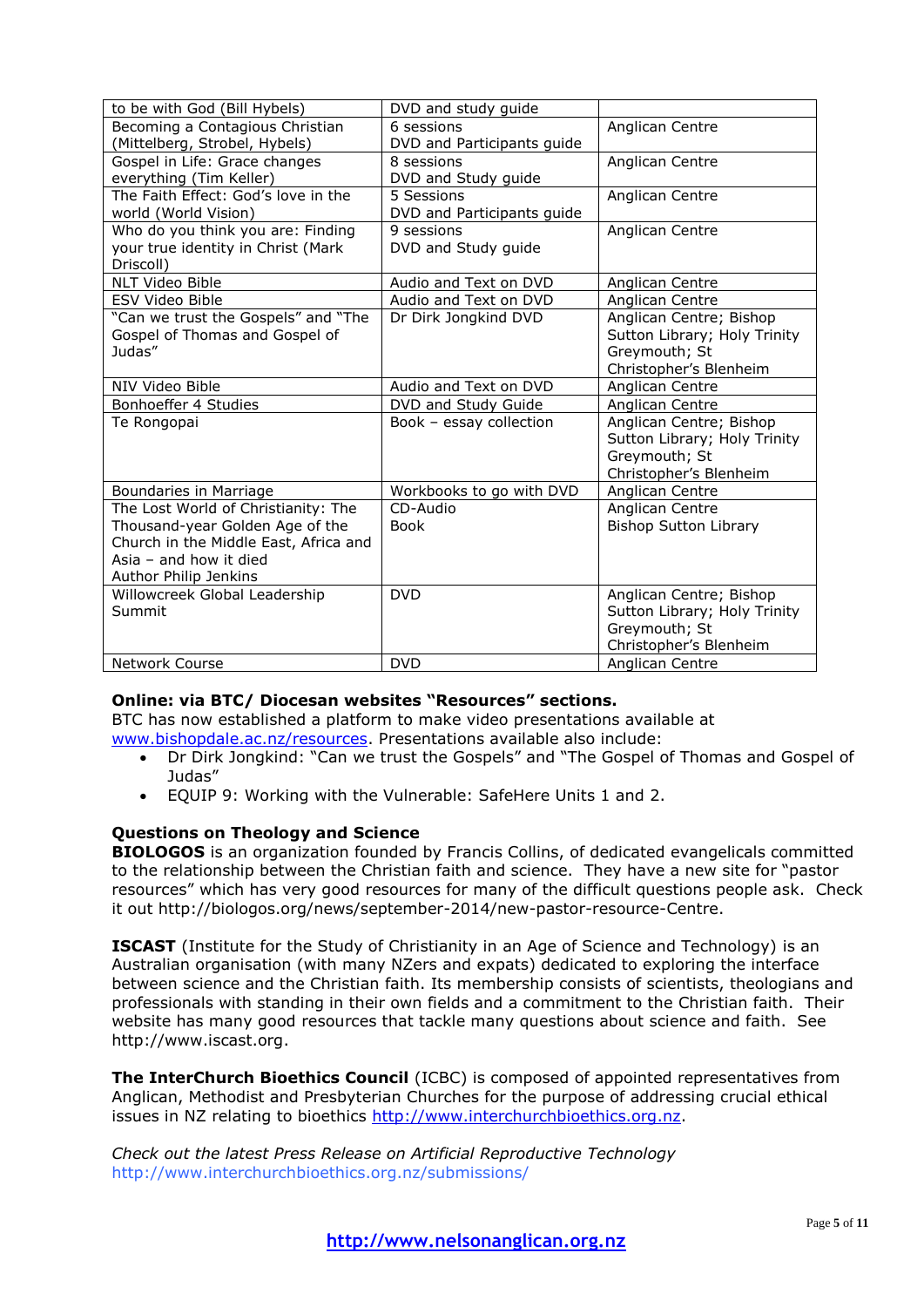*Be part of a national bioethics survey to see what issues Christians are concerned about.* Ethics is the study of ascertaining how people make decisions between right and wrong which constitutes an ethical dilemma. Bioethics deals with the ethical issues relating to scientific research and related technologies. It promotes careful deliberation of thought and analysis, and not about convincing people of a particular viewpoint or idea. Through this survey, the ICBC, wants to identify the bioethical topics that concern people today.

Some questions we struggle with daily include: Should legal highs be allowed in NZ? What are the benefits and harms of fluoridation? what about vaccination? Who owns embryos ... can I donate for a fee if it helps a childless couple? Is it all right to withdraw life support to granddad who is dying of cancer? Do modern technologies prolong life or prolong dying? Is informed consent applicable for patients under the mental health act? How can we reconcile faith and science? How does our understanding of God affect our thinking on bioethics?

We would like to obtain your feedback to help us understand the needs of our constituents regarding bioethics. Would you kindly take a couple of minutes to fill out this short survey? To maintain anonymity, no personal names or contact information will be collected. Be assured that the data will be kept confidentially and will only be used for evaluation purposes. Please go to: <https://www.surveymonkey.com/r/H8MZ5RK>

God Bless Graham

### **SOCIAL SERVICES ENABLER**



Dear folks, No doubt the idea of new outreach initiatives is not top priority just at the minute however people in the community who are new to the power of God's love, are. I pray that the Spirit of God goes out ahead of your services this Christmas to touch the lives of folks who attend. May you and your families be blessed this Christmas. Applications for first round of Diocesan social services funding (ACCT) due with me 1 February 2015 **Blessings** 

Gerrie Mead - Social Services Enabler [Gerrie@nelsonanglican.org.nz](mailto:Gerrie@nelsonanglican.org.nz)

### **ENABLER FOR OLDER PERSONS MINISTRY**

This year it has been a privilege to serve our God and the people of this Diocese in this ministry to and with older people. Thank you for the welcomes I have been receiving around the Top of the South, it truly is a unique place in which to serve.

With Christmas and New Year comes holidays but there is no break from some of the pressures of old age, the most insidious being loneliness. In a few places special Christmas meals are being put on for the loneliest people in the community: congratulations if your parish is one of these. If not, please put your people on ALERT to have the eyes and ears open in their neighbourhoods and to watch out for the signs of social isolation in the older community. Our diocese is full of loving caring people and this is an important way to show it.

I have made myself available to be Chaplain at the Flaxmore Care Home (formerly Naomi Courts) in Bishopdale, Nelson. I am delighted to be given this opportunity to offer pastoral care to some really needy people.

Remember, Jesus wasn't born into isolation but into the bosom of a caring family unit. May we at Christmas '14 demonstrate this truth as we endeavour to care. I look forward to being of service to you all in 2015. Have a Happy Christmas and a Blessed New Year in Christ's wonderful service. God bless you all, Charles The Very Reverend Charles Tyrrell QSO. [charlest@nelsonanglican.org.nz](mailto:charlest@nelsonanglican.org.nz)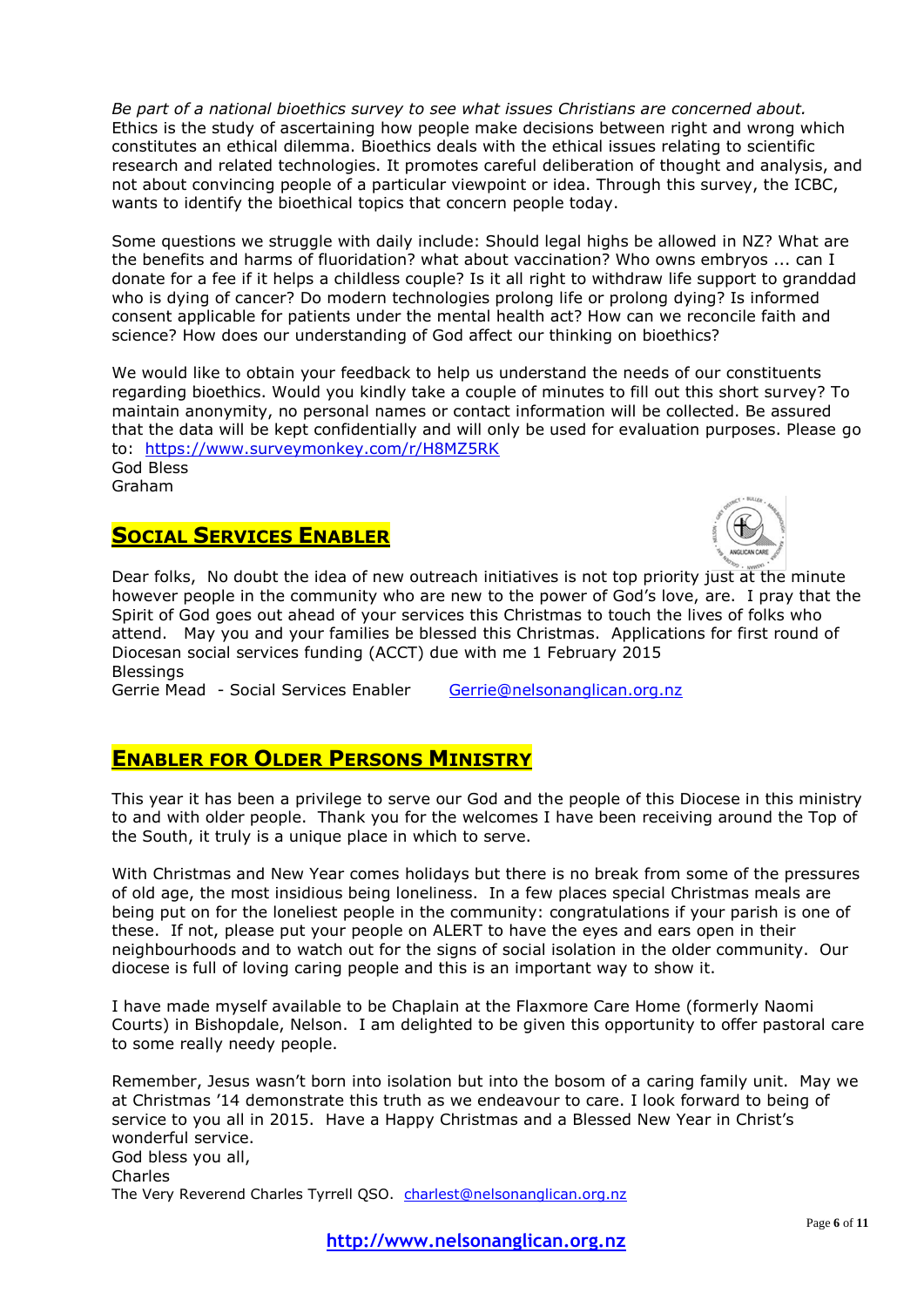# **CHILDREN AND FAMILIES MINISTRY (CFM)**

**Christmas greetings to everyone.** I know you are right in the middle of preparing for a variety of services and events to wind up the year. My prayer is that whatever you do is a blessing to the Lord and to the people involved. May God bless you for all you have done in his name in 2014.

2015 is going to be another busy year for us all. **What to look out for from the CFM Enabler?**

- *Parish and ministry* visits, support and resources.
- *'Kneckt'* networking groups in each deanery once a term
- *Training* through the Scripture Union June/July
- *New resources*
- *Intermediate Camps- Bridge Valley, April 10-12.* Marlborough still to be finalised.
- *'Safe Here'* –parish and deanery based training.

It is going to be a great year and I am looking forward to working with you. I wish you and your family a safe and joyous Christmas.

Sue Fallow – [cfm@nelsonanglican.org.nz](mailto:cfm@nelsonanglican.org.nz)

### **YOUTH COORDINATOR**

Hi everyone -

#### **2015 dates and events**



Next year is fast approaching and we're working to lock in some key dates to email out early next month so you can book them in and be there to experience the goodness. Keep an eye out for the next Youth mail-out. In the mean time here is a draft copy of things happening so far - if you have any youth events to promo remember to send them through so we can add them to the website ;) We're also encouraging our groups to work together more regionally, so have a think about some combined nights next year and what could work - if you'd like to host something lets start talking soon.

TERM 01 **Convergence camp / Charge Leadership** (BREAK) **Easter camp** TERM 02 **First aid training? / Charge Leadership / 40 Hour Famine** (BREAK) **Band camp?** TERM 03 **The Abbey / Charge Leadership / Fuse?** (BREAK) **Synod?** TERM 04 **Spring camp (Labour weekend) / Shed ball / Combined youth event**

**\* We're also planning and looking into some new initiatives for young adults ministry! More about this and news about other exciting developments in the next few weeks.**

### **New website is live!**

That's right - we now have a new home base on the interweb - the place to visit for all the latest news, events listings, youth ministry resources, photos, videos and local contacts as well as all the Spring camp photos and videos from this years camp! [www.nelsonanglican.org.nz/youth](http://www.nelsonanglican.org.nz/youth) to visit the new Nelson Anglican Youth web site and take a look.

### **Resource of the month**

On our new website you will find a handy link to the national 'Resourced' website for a whole heap of cool ideas for the new term as well as the latest Nelson Anglican Youth resources. Each month we will post a great feature resource you can download and put to good use. Need a resource? Let us know what you are after and we can point you in the right direction - we have a great stock of ministry content in the office ;)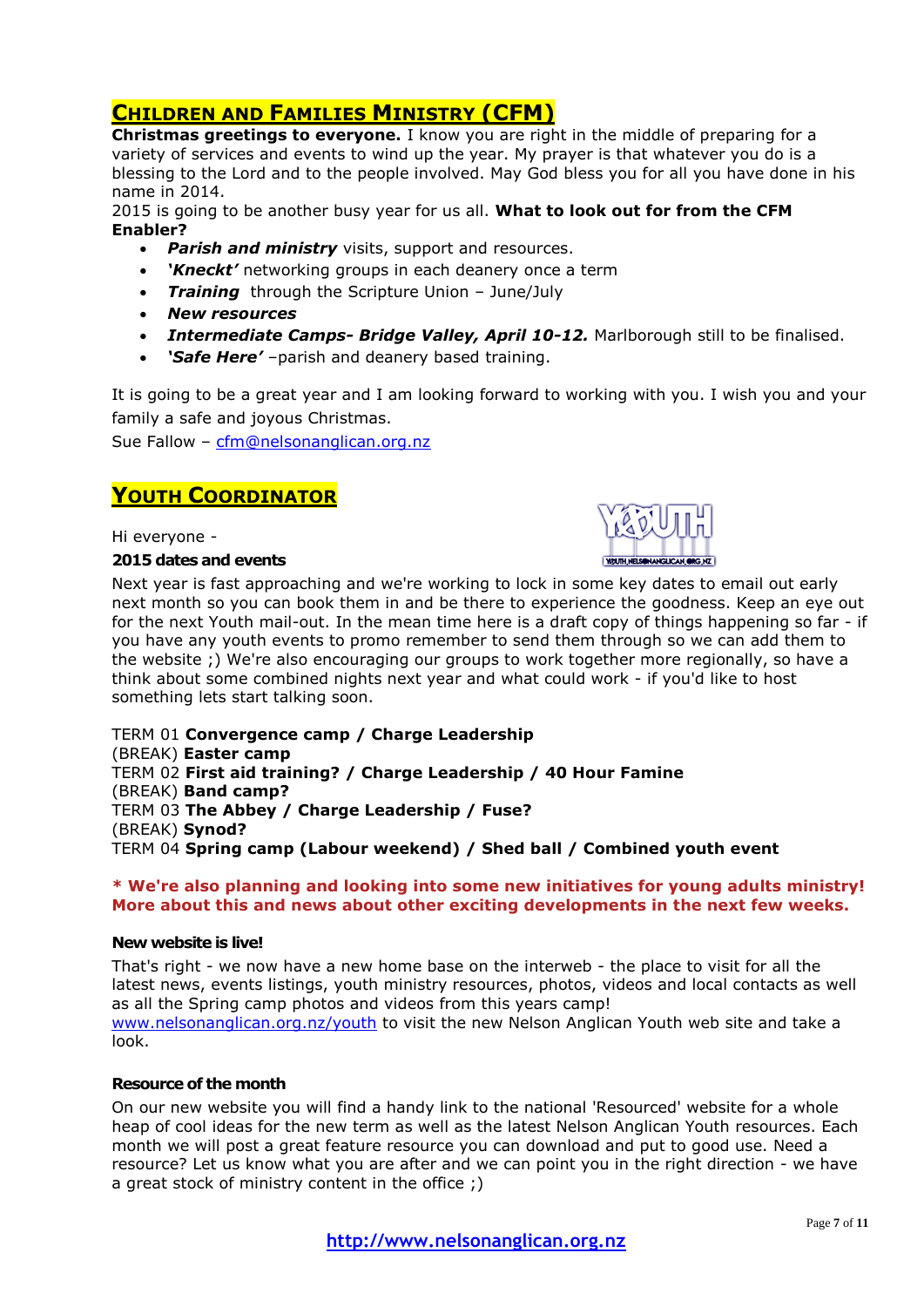**ONE** ['20 practical ways to engage young people with the gospel'](http://nelsonanglicanyouth.us9.list-manage.com/track/click?u=77d67e014607ec1799bfa00bd&id=1fd886411e&e=b98cca0208)

**TWO** ['Failing forward' with David Riddell from Spring camp 2014'](http://nelsonanglicanyouth.us9.list-manage2.com/track/click?u=77d67e014607ec1799bfa00bd&id=b6c655c05c&e=b98cca0208)

#### **Bridge Valley ROCKS!**

Nelson Anglican Youth has forged a new partnership with Bridge Valley Adventure Centre - This means costs for events such as Spring camp will be a whole lot cheaper than previous years and there is the possibility Band camp will be based there too!

Bridge Valley would like us to put the word out and encourage any of our youth groups keen to run their own youth group camp to consider them (Cheap rates for off peak weekends!) they also have openings for keen kids camp leaders over the holidays plus they run a family camp over summer in case any people in your crew are interested. More details on the Website. (Family 'Island Paradise' camp runs 30.12-2.1)

#### **Coffee and Crackers**

SU host a city wide youth leaders coffee and crackers get together in Nelson for any keen people wanting to head along and catch up with other youth leader types

**NEXT GATHERING** Thursday 4 Dec at McCashins Cafe Stoke / koha for coffee

Our new website is up and running, check it out [www.nelsonanglican.org.nz/youth](http://www.nelsonanglican.org.nz/youth) *'Read the word of God, consume the word of God until it consumes you, believe the word of God and act on the word' - Smith Wigglesworth*

**LUKE SHAW:** OFFICE +64 035483124 MOBILE +64 0212772186 [Email:youth@nelsonanglican.org.nz](mailto:youth@nelsonanglican.org.nz)

### **BISHOP SUTTON LIBRARY**

The Bishop Sutton Library has been looking through our holdings of books on aging. Three recent acquisitions include:

*Loving All of It.* Edited by Gordon McLaughlin, published in 2010 This book contains 32 essays by prominent New Zealanders over the age of 65.

*Nearing Home: Life, Faith and finishing Well.* Written by Billy Graham and published in 2011. A quote: "Explore with me not only the realities of life as we grow older but also the hope and fulfilment and even joy that can be ours once we learn to look at these years from God's point of view and discover His strength to sustain us every day."

*Contemplative Aging: A way of being in later life.* By Edmund A Sherman. Published 2010. Intended for people age 60 and beyond who want to experience "a more peaceful, aware way of being through contemplative practices and to transcend the many causes of suffering inherent in later life".

Please let me know if you would like to borrow any of these books. And if you have come across a book you would like us to purchase for the library, please let me know.

Elizabeth Dooley - Librarian Tel. (03) 548 8785 | Email : [library@bishopdale.ac.nz](mailto:library@bishopdale.ac.nz)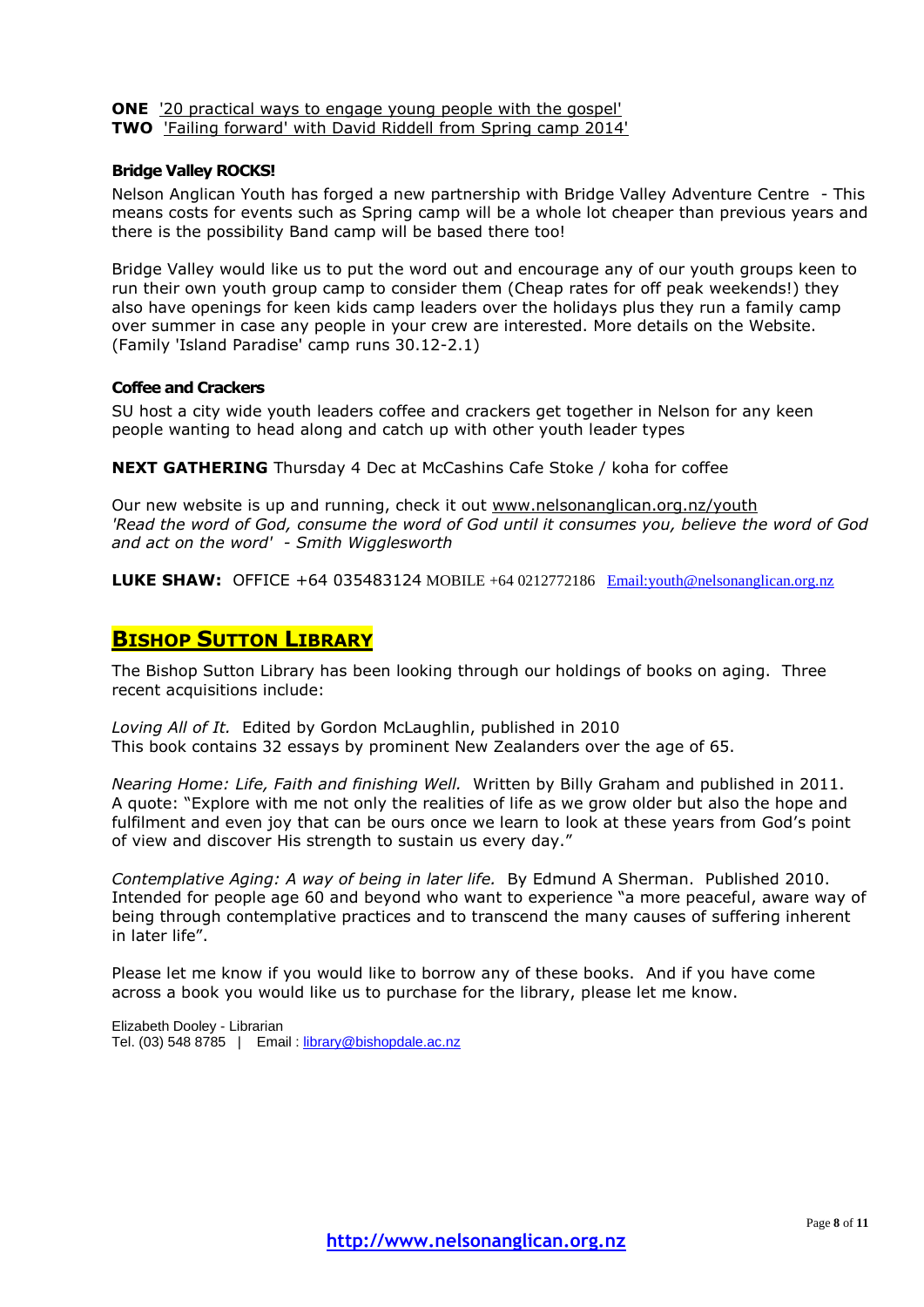# **GENERAL NOTICES**

**Te Harinui song –** if you are interested in using this as bicentennial song, the version of this song can be found on Rev Bosco Peter's liturgy website. Go to <http://liturgy.co.nz/te-harinui> for the song Te Harinui.

**Earthed in Hope: Dying, Death & Funerals – A Pakeha Anglican Perspective -** this book by Rev Alister Hendery is available by ordering on line [www.pgpl.co.nz](http://www.pgpl.co.nz/) 300pages: \$40 +p&;. eBooks: \$25 (*"…..Alistair provides not only a comprehensive resource, but a wise, insightful and at times challenging guide across the uniquely privileged landscape the pastor is called to travers."* ++Philip Richardson)



**Finding the Forgotten God** by Ron Hay – A brilliant explanation of the Christian faith which deals in a fresh way with the questions people often ask. This book was recently launched in Christchurch. Purchase on line [www.daystarbooks.org](http://www.daystarbooks.org/) \$27.99 +p&p

**Build HOPE for tomorrow** - Please support the CWS 2014 Christmas Appeal to help our partners do what they do so well. Worship resources and other materials are available at

[http://www.christmasappeal.org.nz/.](http://www.christmasappeal.org.nz/) Working together we can "Build Hope for Tomorrow".



**Anglican Diary for 2015** – The diary is a one page per day with lectionary readings and collects from the NZPB, year planners for 2015 and 2016 plus information on the Bicentenary events. Cost: \$15.50 per copy plus GST. Email your order to [david@genesis.net.nz](mailto:david@genesis.net.nz) or Ph 09 8153813.

### **The Marsden Cross Trust Board's new website [www.rangihouaheritage.co.nz](http://www.rangihouaheritage.co.nz/)**

It includes striking images, history and background and information about the two bicentennial events at Oihi on 21 and 25 December this year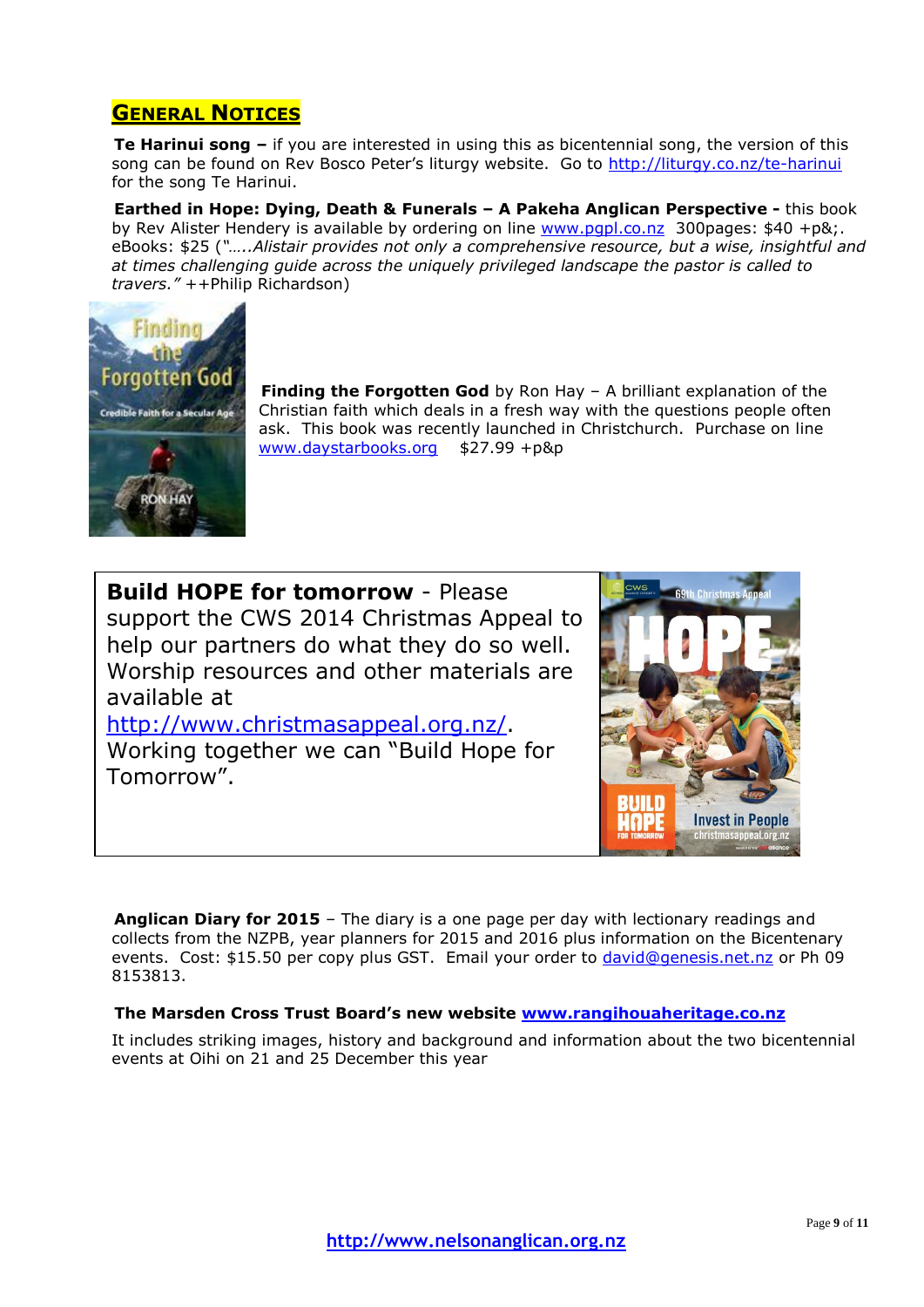# **VACANCIES IN THE DIOCESE**

### **NELSON ANGLICAN YOUTH - STAFF**

Nelson Anglican Youth are all about 'Raising up the next generation with a passion for Christ' and we are looking for a keen person who shares our vision to join the team and assist with our ministry to the Diocese in 2015.

Primary responsibility will involve assisting the Youth Coordinator with the administration, development, and facilitating of key Diocesan Youth events like 'Spring camp' 'Charge leadership training' 'Combined youth events' etc with secondary responsibility of providing administration support for new young adults initiatives.

The successful applicant will need to be a motivated, innovative and visionary self-starter who is passionate about young people and youth ministry. They must be competent in working with people and capable of facilitating an event. Experience in working with youth and being on a ministry team are essential for the role as are the abilities to relate and communicate well, interact with social media / technology and manage time efficiently.

This position is 0.2 or the equivalent of one day per week 'glide' time for a fixed one year term commencing 17 February 2015 - It will be based in Nelson. An information pack including a copy of the job description and application form can be obtained from: The Diocese of Nelson website [vacancies] [www.nelsonanglican.org.nz](http://www.nelsonanglican.org.nz/) or The Anglican Centre, 48 Halifax St, PO Box 100, NELSON or email *office@nelsonanglican.org.nz* For further information phone (03) 548 3124

Applications close with the Diocesan Secretary at **5pm, Thursday 11th December 2014**

# **Hills Community Church - Elder Care coordinator needed**

Hills Community Church, Mapua is seeking a coordinator for their Senior Moments ministry, this is a 4 hour per week position, the hours having some flexibility. Senior Moments is a once a month gathering of senior citizens living in the wider Mapua area. Senior moments has been in place for a year and the new appointee will be expected to continue this ministry which has a team of volunteers, confirmed funding (for at least 2 years) and excellent support in Mapua. For more information, job description etc please contact Rev John Sherlock (ph 540 3005) or e mail [revsherlock.hcc@gmail.com](mailto:revsherlock.hcc@gmail.com)

Closing date 12<sup>th</sup> December 2014